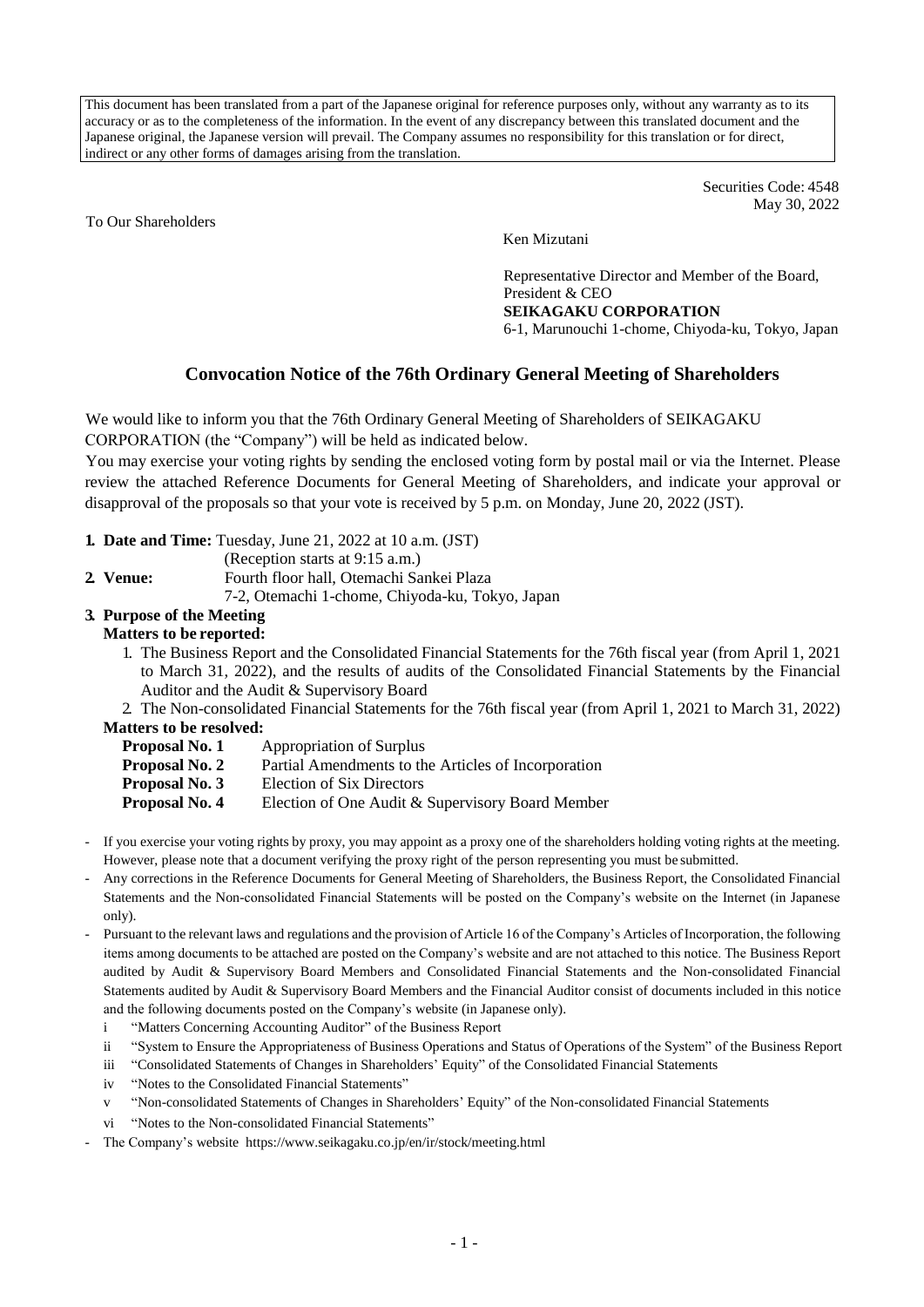# **Reference Documents for General Meeting of Shareholders**

#### **Proposals and Reference Information**

#### **Proposal No. 1** Appropriation of Surplus

The Company believes that sustainable profit growth and the enhancement of corporate value contribute to the sharing of common interest with shareholders. The Company recognizes that the return of profits to shareholders is one of its important management tasks, and has set down a basic policy of dividend payments that are linked to business performance.

The Company proposes to pay year-end dividends for the fiscal year as follows, consisting of an ordinary dividend of ¥10 per share combined with a special dividend of ¥5 per share, to express our appreciation for the continued support of shareholders with regard to the Company's release of JOYCLU, a joint function improvement agent:

- (1) Type of dividend property: Cash
- (2) Allotment of dividend property to shareholders and their aggregate amount -Per share of common stock of the Company  $\angle$  ¥15 (¥10 ordinary dividend, ¥5 special dividend)

-Total dividends ¥843,694,065 Accordingly, including the interim dividend of ¥15 per share (¥10 ordinary dividend, ¥5 special dividend), the annual dividend will be ¥30 per share.

(3) Effective date of dividends of surplus: Wednesday, June 22, 2022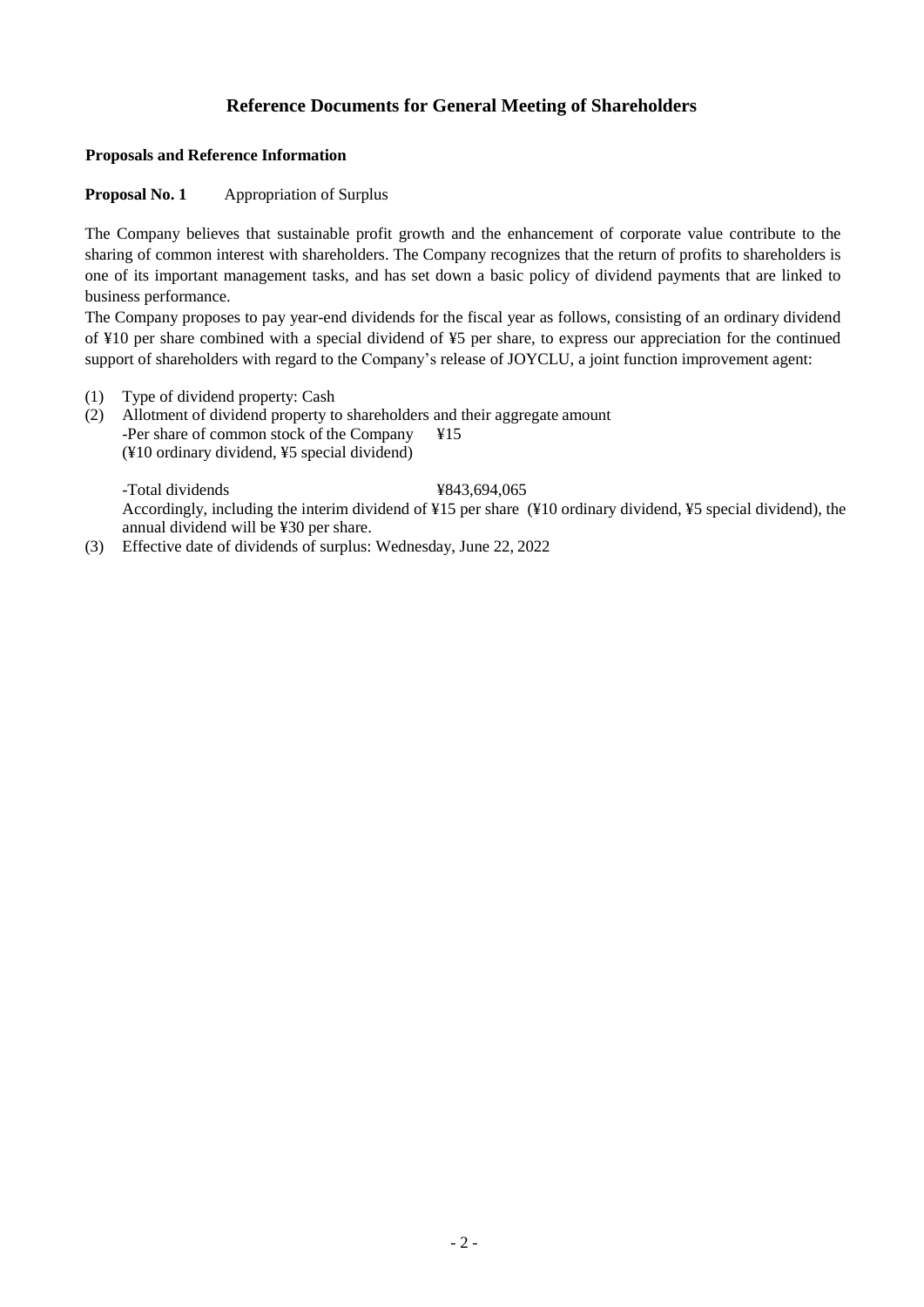## **Proposal No. 2** Partial Amendments to the Articles of Incorporation

The Company proposes that the current Articles of Incorporation of the Company be partially amended as follows.

1. Reasons for amendments

The amended provisions stipulated in the proviso to Article 1 of the supplementary provisions of the "Act Partially Amending the Companies Act" (Act No. 70 of 2019) will be enforced on September 1, 2022. Accordingly, in order to prepare for the introduction of the system for electronic provision of materials for general meetings of shareholders, the Articles of Incorporation of the Company shall be amended as follows.

- (1) The proposed Article 16, Paragraph 1 stipulates that information contained in the reference documents for the general meeting of shareholders and other material shall be provided electronically.
- (2) The proposed Article 16, Paragraph 2 establishes a provision to limit the scope of matters to be included in the paper copy to be sent to shareholders who have requested it.
- (3) The provisions related to the internet disclosure and deemed provision of the reference documents for the general meeting of shareholders and other material (Article 16 of the current Articles of Incorporation) will become unnecessary and will therefore be deleted.
- (4) In line with the above establishment and deletion of the provisions, supplementary provisions related to the effective date and other matters will be established.

2. Details of amendments

The details of the amendments are as follows.

Current Articles of Incorporation **Proposed amendments** (Internet Disclosure and Deemed Provision of Reference Documents for the General Meeting of Shareholders, etc.) Article 16 The Company may, when convening a general meeting of shareholders, deem that it has provided information to shareholders pertaining to matters to be described or indicated in the reference documents for the general meeting of shareholders, business report, non-consolidated financial statements, and consolidated financial statements, by disclosing such information through the internet in accordance with the provisions provided in the Ordinance of the Ministry of Justice. (Deleted) (Measures for Electronic Provision of Information, etc.) (Newly established) Article 16 The Company shall, when convening a general meeting of shareholders, provide information contained in the reference documents for the general meeting of shareholders, etc. electronically. 2. Among the matters to be provided electronically, the Company may choose not to include all or part of the matters stipulated in the Ordinance of the Ministry of Justice in the paper copy to be sent to shareholders who have requested it by the record date for vesting voting rights.

(Amended parts are underlined.)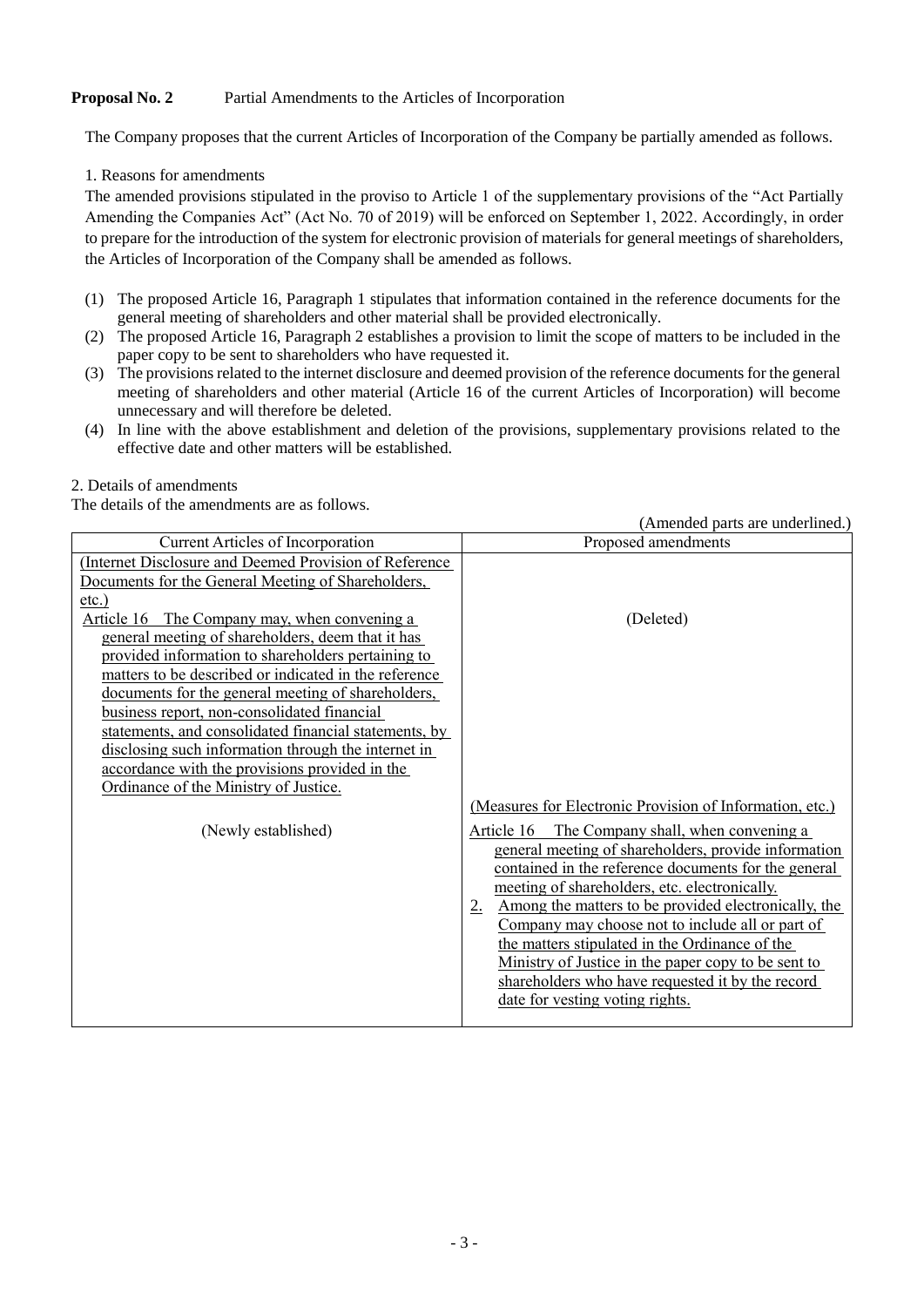| <b>Current Articles of Incorporation</b> | Proposed amendments                                                                                                                                                                                                                                                                                                                                                                                                                                                                                                                                                                                                                                                                                                                                                                                                                                                                                                                                                                                                                                                                                                                                                                                              |
|------------------------------------------|------------------------------------------------------------------------------------------------------------------------------------------------------------------------------------------------------------------------------------------------------------------------------------------------------------------------------------------------------------------------------------------------------------------------------------------------------------------------------------------------------------------------------------------------------------------------------------------------------------------------------------------------------------------------------------------------------------------------------------------------------------------------------------------------------------------------------------------------------------------------------------------------------------------------------------------------------------------------------------------------------------------------------------------------------------------------------------------------------------------------------------------------------------------------------------------------------------------|
|                                          | (Supplementary provisions)                                                                                                                                                                                                                                                                                                                                                                                                                                                                                                                                                                                                                                                                                                                                                                                                                                                                                                                                                                                                                                                                                                                                                                                       |
| (Newly established)                      | The deletion of Article 16 (Internet Disclosure and<br>Deemed Provision of Reference Documents for the<br>General Meeting of Shareholders, etc.) of the<br>Articles of Incorporation before the amendment and<br>new establishment of Article 16 (Measures for<br>Electronic Provision of Information, etc.) of the<br>Articles of Incorporation after the amendment shall<br>come into effect on September 1, 2022, the date of<br>enforcement of the amended provisions stipulated in<br>the proviso to Article 1 of the supplementary<br>provisions of the Act Partially Amending the<br>Companies Act (Act No. 70 of 2019) (the "Effective"<br>Date").<br>Notwithstanding the provisions of the preceding<br>2.<br>paragraph, Article 16 of the Articles of Incorporation<br>before the amendment shall remain in force with<br>respect to a general meeting of shareholders to be<br>held on a date within six months from the Effective<br>Date.<br>These supplementary provisions shall be deleted<br>3.<br>after the lapse of six months from the Effective Date<br>or three months from the date of the general meeting<br>of shareholders set forth in the preceding paragraph,<br>whichever is later. |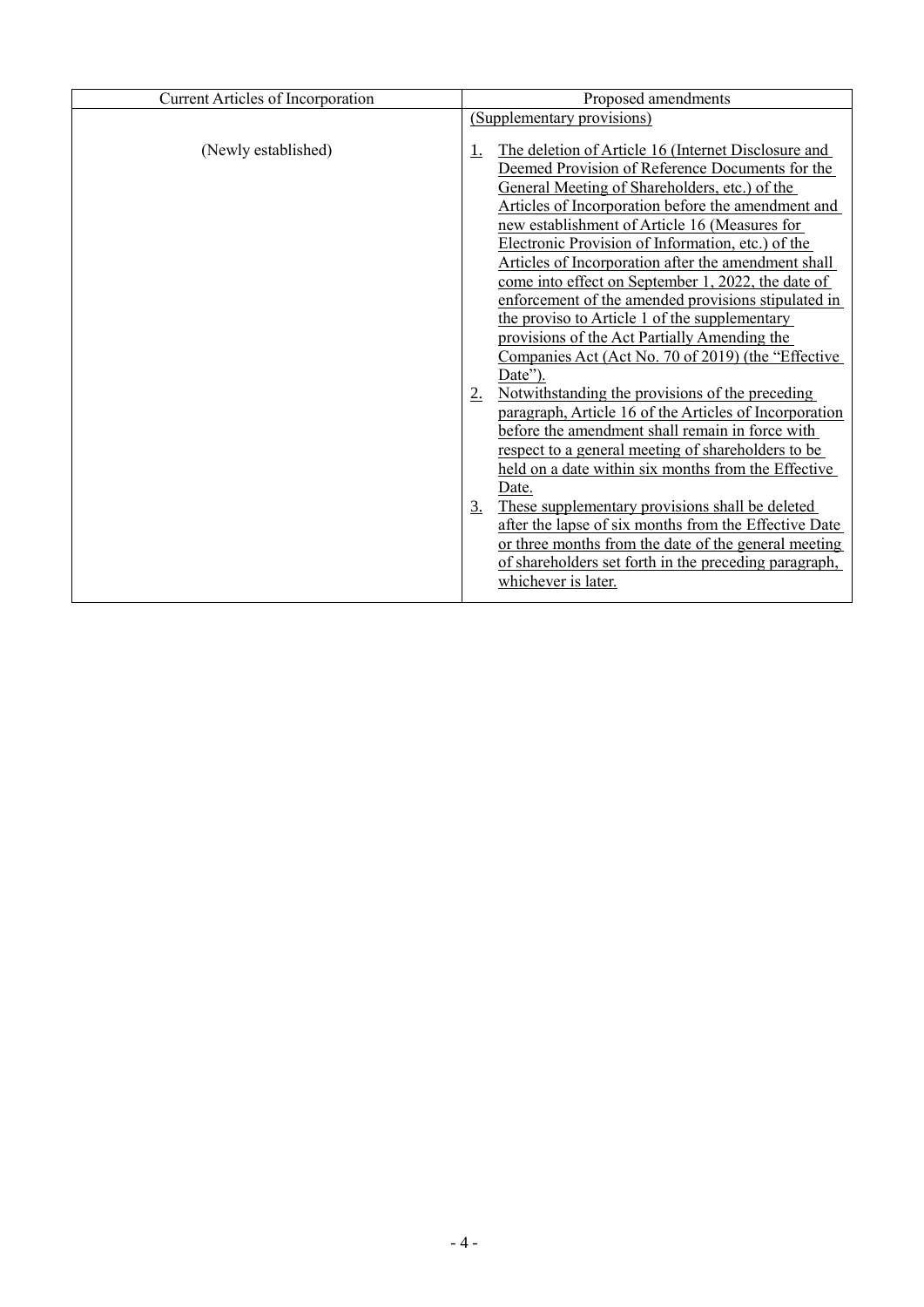#### **Proposal No. 3** Election of Six Directors

At the conclusion of this ordinary general meeting of shareholders, the terms of office of all six Directors will expire. Therefore, the Company proposes the election of six Directors. The candidates for Director are as follows:

| <reference> List of candidates</reference> |
|--------------------------------------------|
|--------------------------------------------|

| Candidate<br>No. | Name                       |                                                              | Term of<br>office as<br>Director | Current position and responsibility<br>in the Company                                                                                                    | Attendance at<br>meetings of the<br><b>Board of Directors</b> |
|------------------|----------------------------|--------------------------------------------------------------|----------------------------------|----------------------------------------------------------------------------------------------------------------------------------------------------------|---------------------------------------------------------------|
| 1                | Ken Mizutani<br>Reelection |                                                              | 32 years                         | Representative Director and<br>Member of the Board, President &<br><b>CEO</b>                                                                            | 100%<br>$(14$ of $14)$                                        |
| $\overline{c}$   | Toshiyuki Okada            | Reelection                                                   | 5 years                          | Member of the Board, Executive<br>Vice President responsible for<br>Business Development &<br>Marketing                                                  | 100%<br>(14 of 14)                                            |
| 3                | Yosuke Funakoshi           | Reelection                                                   | 4 years                          | Member of the Board, Executive<br>Vice President responsible for<br>Research & Development                                                               | 100%<br>$(14$ of $14)$                                        |
| 4                | Takayuki Akita             | Reelection                                                   | 4 years                          | Member of the Board, Executive<br>Vice President responsible for<br>Corporate Strategy, HR, F&A and<br>Corporate Staff and Head of<br>Corporate Strategy | 100%<br>(14 of 14)                                            |
| 5                | Mio Minaki                 | Reelection<br><b>Outside Director</b><br>Independent Officer | 3 years                          | <b>Outside Director</b>                                                                                                                                  | 100%<br>$(14 \text{ of } 14)$                                 |
| 6                | Yasuyuki Sugiura           | Reelection<br><b>Outside Director</b><br>Independent Officer | 1 year                           | <b>Outside Director</b>                                                                                                                                  | 100%<br>$(10 \text{ of } 10)$                                 |

Note: Attendance at meetings of the Board of Directors for Yasuyuki Sugiura is the status after he was appointed Director in June 2021.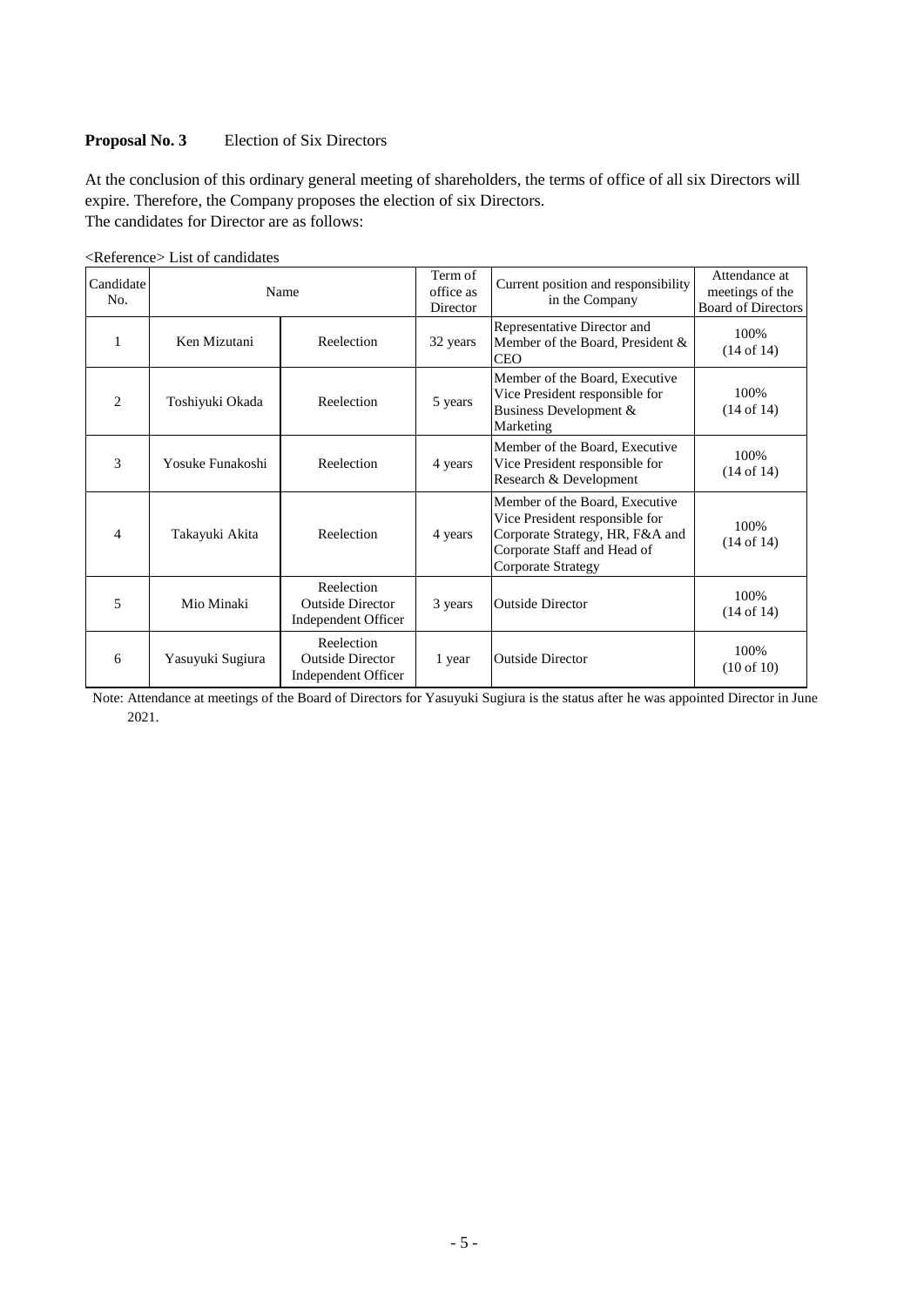| Candidate                               | Name                                                                                                           |                                      | Number of the<br>Company's shares                                                                                                                                                                            |                |
|-----------------------------------------|----------------------------------------------------------------------------------------------------------------|--------------------------------------|--------------------------------------------------------------------------------------------------------------------------------------------------------------------------------------------------------------|----------------|
| No.                                     | (Date of birth)                                                                                                |                                      | Career summary, positions and responsibilities in the Company                                                                                                                                                | owned          |
|                                         |                                                                                                                | Apr. 1970<br>Sept. 1983<br>Aug. 1988 | Joined Mitsubishi Chemical Industries Limited<br>(current Mitsubishi Chemical Corporation)<br>Deputy Head of Electronics Materials<br>Joined the Company                                                     |                |
|                                         |                                                                                                                | June 1990                            | Member of the Board, Head of Research<br><b>Biologicals and Diagnostics Marketing</b>                                                                                                                        |                |
|                                         |                                                                                                                | June 1993                            | Member of the Board, Senior Executive Vice<br>President responsible for Planning and                                                                                                                         |                |
|                                         |                                                                                                                | June 1996                            | Manufacturing<br>Member of the Board, Senior Executive Vice<br>President responsible for Pharmaceuticals<br>and Fine Chemicals                                                                               |                |
|                                         |                                                                                                                | <b>July 1997</b>                     | Member of the Board, Senior Executive Vice<br>President responsible for Pharmaceuticals,<br>Fine Chemicals and New Business                                                                                  |                |
|                                         | Ken Mizutani                                                                                                   | Nov. 1997                            | Development<br>Member of the Board, Senior Executive Vice<br>President responsible for Pharmaceuticals,                                                                                                      |                |
|                                         | (March 10, 1948)                                                                                               |                                      | Fine Chemicals, New Business Development<br>and ACC                                                                                                                                                          |                |
|                                         | Reelection                                                                                                     | <b>June 1998</b>                     | Member of the Board, Senior Executive Vice<br>President responsible for Marketing                                                                                                                            |                |
| Term of office as Director:<br>32 years |                                                                                                                | <b>June 2000</b>                     | Member of the Board, Senior Executive Vice<br>President and Head of Central Research<br>Laboratory                                                                                                           |                |
| 1                                       | Attendance at meetings of the<br>Board of Directors during the<br>fiscal year under review:<br>100% (14 of 14) | <b>June 2002</b>                     | Representative Director and Member of the<br>Board, Senior Executive Vice President<br>responsible for Pharmaceuticals, Fine<br>Chemicals, Oral Care, Glycoforum, and Head<br>of Central Research Laboratory | 460,180 shares |
|                                         |                                                                                                                | <b>June 2003</b>                     | Representative Director and Member of the<br>Board, Senior Executive Vice President<br>responsible for Pharmaceuticals, Fine<br>Chemicals, LAL Strategic Planning and Head<br>of Central Research Laboratory |                |
|                                         |                                                                                                                | June 2004                            | Representative Director and Member of the<br>Board, Senior Executive Vice President<br>responsible for Research & Development and                                                                            |                |
|                                         |                                                                                                                | June 2005                            | Fine Chemical Marketing<br>Representative Director and Member of the<br>Board, President & Chief Executive Officer<br>(CEO)                                                                                  |                |
|                                         |                                                                                                                | June 2014                            | Representative Director and Member of the<br>Board, President & CEO and head of                                                                                                                              |                |
|                                         |                                                                                                                | Jan. 2015                            | Manufacturing<br>Representative Director and<br>Member of the Board, President &<br><b>CEO</b>                                                                                                               |                |
|                                         |                                                                                                                | June 2018                            | Representative Director and Member of the<br>Board, President & CEO and Head of                                                                                                                              |                |
|                                         |                                                                                                                | June 2019                            | Manufacturing<br>Representative Director and Member of the<br>Board, President & CEO (current position)                                                                                                      |                |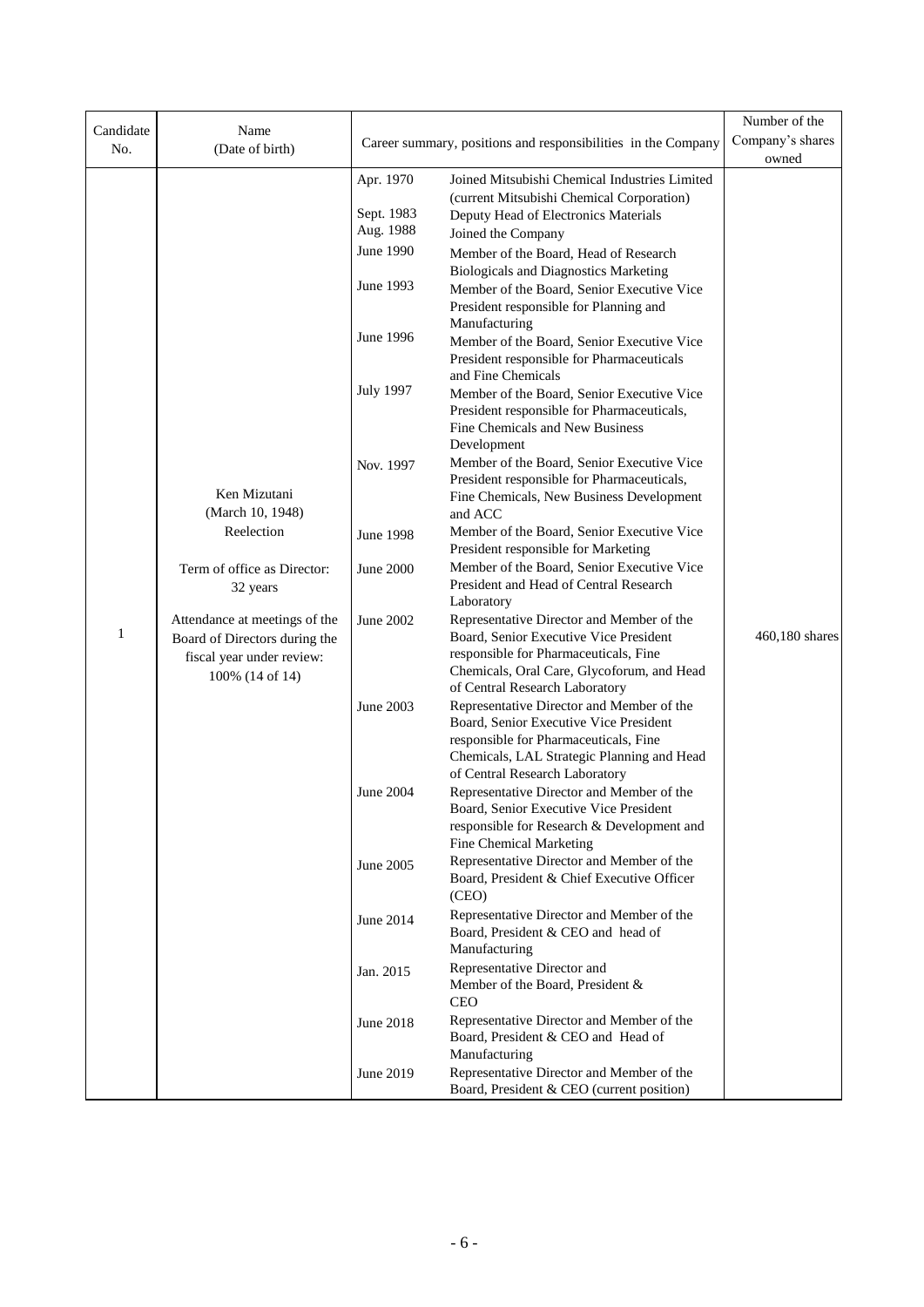| [Significant concurrent positions outside the Company]                                                                      |
|-----------------------------------------------------------------------------------------------------------------------------|
| Chairman of Mizutani Foundation for Glycoscience                                                                            |
| [Reasons for nomination as a candidate for Director]                                                                        |
| With experiences in a wide range of fields centered on corporate strategy, marketing, and research and development,         |
| Ken Mizutani is familiar with all aspects of the Company and has high insight regarding business management. As             |
| Representative Director, he plays a central role of decisions on important matters and supervising business execution,      |
| and is substantially fulfilling his duties as Director. We have nominated him as a candidate for Director as we judged      |
| that he will be able to continue to utilize his abilities, knowledge and experience to contribute to the sustainable growth |
| and enhancement of the corporate value of the Company over the medium to long term.                                         |
|                                                                                                                             |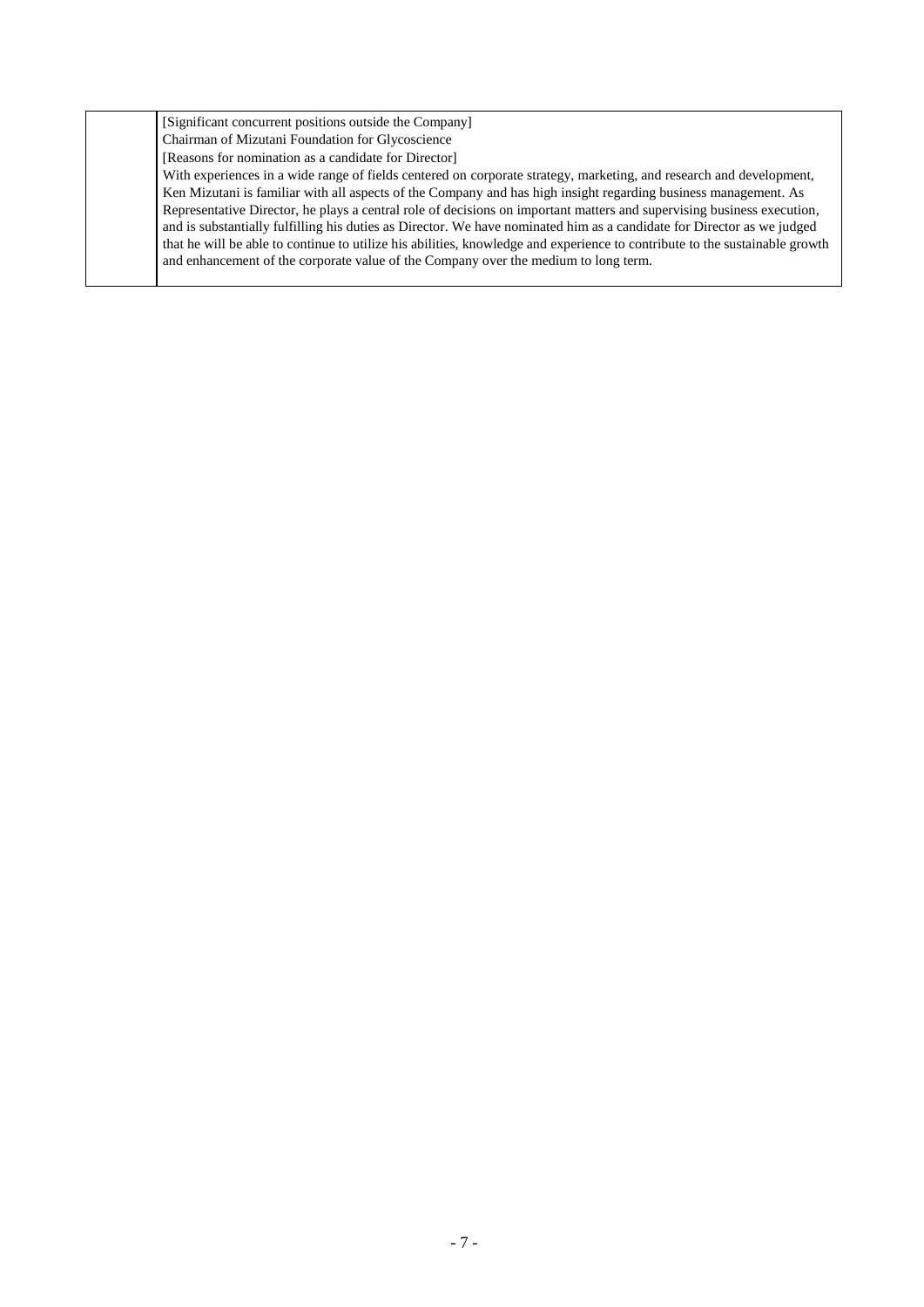| Candidate      | Name                                                                                                                                                                                                                                |            |                                                                                                                                                                                                                           | Number of the |  |  |  |
|----------------|-------------------------------------------------------------------------------------------------------------------------------------------------------------------------------------------------------------------------------------|------------|---------------------------------------------------------------------------------------------------------------------------------------------------------------------------------------------------------------------------|---------------|--|--|--|
| No.            | (Date of birth)                                                                                                                                                                                                                     |            | Company's shares<br>Career summary, positions and responsibilities in the Company                                                                                                                                         |               |  |  |  |
|                |                                                                                                                                                                                                                                     |            |                                                                                                                                                                                                                           | owned         |  |  |  |
|                |                                                                                                                                                                                                                                     | Apr. 1989  | Joined Dow Corning Japan Co., Ltd.                                                                                                                                                                                        |               |  |  |  |
|                |                                                                                                                                                                                                                                     | Sept. 1996 | Joined Johnson & Johnson Medical K. K.                                                                                                                                                                                    |               |  |  |  |
|                |                                                                                                                                                                                                                                     |            | (current Johnson & Johnson K. K.)                                                                                                                                                                                         |               |  |  |  |
|                |                                                                                                                                                                                                                                     | Feb. 2015  | Vice President and Chief Technology Officer                                                                                                                                                                               |               |  |  |  |
|                |                                                                                                                                                                                                                                     |            | (Regulatory Affairs, Quality Assurance,                                                                                                                                                                                   |               |  |  |  |
|                |                                                                                                                                                                                                                                     |            | Pharmacovigilance, R&D, GCP Auditing,<br>Medical Affairs, Clinical Development & Post-                                                                                                                                    |               |  |  |  |
|                |                                                                                                                                                                                                                                     |            | marketing Research, Quality Regulatory                                                                                                                                                                                    |               |  |  |  |
|                |                                                                                                                                                                                                                                     |            | Compliance and Professional Education)                                                                                                                                                                                    |               |  |  |  |
|                |                                                                                                                                                                                                                                     | Sept. 2015 | Joined the Company                                                                                                                                                                                                        |               |  |  |  |
|                |                                                                                                                                                                                                                                     |            | Executive Vice President, Deputy responsible for                                                                                                                                                                          |               |  |  |  |
|                |                                                                                                                                                                                                                                     |            | Quality Assurance, Pharmacovigilance and                                                                                                                                                                                  |               |  |  |  |
|                |                                                                                                                                                                                                                                     |            | <b>Regulatory Affairs Auditing</b>                                                                                                                                                                                        |               |  |  |  |
|                |                                                                                                                                                                                                                                     | Oct. 2015  | Executive Vice President responsible for                                                                                                                                                                                  |               |  |  |  |
|                | Toshiyuki Okada                                                                                                                                                                                                                     |            | Quality Assurance, Pharmacovigilance and                                                                                                                                                                                  |               |  |  |  |
|                | (August 27, 1960)                                                                                                                                                                                                                   |            | <b>Regulatory Affairs Auditing</b>                                                                                                                                                                                        |               |  |  |  |
|                | Reelection                                                                                                                                                                                                                          | June 2016  | Executive Vice President responsible for                                                                                                                                                                                  |               |  |  |  |
|                |                                                                                                                                                                                                                                     |            | Quality Assurance, Pharmacovigilance and                                                                                                                                                                                  |               |  |  |  |
|                | Term of office as Director:                                                                                                                                                                                                         |            | <b>Regulatory Affairs Auditing</b>                                                                                                                                                                                        |               |  |  |  |
|                | 5 years                                                                                                                                                                                                                             | Jan. 2017  | Executive Vice President responsible for<br>Marketing                                                                                                                                                                     | 12,724 shares |  |  |  |
| $\overline{c}$ | Attendance at meetings of the<br>Board of Directors during the                                                                                                                                                                      | June 2017  | Member of the Board, Executive Vice President<br>responsible for Marketing                                                                                                                                                |               |  |  |  |
|                | fiscal year under review:                                                                                                                                                                                                           | Aug. 2017  | Member of the Board, Executive Vice                                                                                                                                                                                       |               |  |  |  |
|                | 100% (14 of 14)                                                                                                                                                                                                                     |            | President responsible for Marketing and Head                                                                                                                                                                              |               |  |  |  |
|                |                                                                                                                                                                                                                                     |            | of North American Business                                                                                                                                                                                                |               |  |  |  |
|                |                                                                                                                                                                                                                                     | Jan. 2018  | Member of the Board, Executive Vice President                                                                                                                                                                             |               |  |  |  |
|                |                                                                                                                                                                                                                                     |            | responsible for Marketing, Head of<br>Pharmaceuticals Marketing and North                                                                                                                                                 |               |  |  |  |
|                |                                                                                                                                                                                                                                     |            | <b>American Business</b>                                                                                                                                                                                                  |               |  |  |  |
|                |                                                                                                                                                                                                                                     | Apr. 2018  | Member of the Board, Executive Vice President                                                                                                                                                                             |               |  |  |  |
|                |                                                                                                                                                                                                                                     |            | responsible for Marketing and Head of                                                                                                                                                                                     |               |  |  |  |
|                |                                                                                                                                                                                                                                     |            | Marketing Planning, Pharmaceuticals Marketing,                                                                                                                                                                            |               |  |  |  |
|                |                                                                                                                                                                                                                                     |            | International Marketing and North American                                                                                                                                                                                |               |  |  |  |
|                |                                                                                                                                                                                                                                     |            | <b>Business</b>                                                                                                                                                                                                           |               |  |  |  |
|                |                                                                                                                                                                                                                                     | June 2018  | Member of the Board, Executive Vice President                                                                                                                                                                             |               |  |  |  |
|                |                                                                                                                                                                                                                                     |            | responsible for Business Development &                                                                                                                                                                                    |               |  |  |  |
|                |                                                                                                                                                                                                                                     |            | Marketing (current position)                                                                                                                                                                                              |               |  |  |  |
|                | [Reasons for nomination as a candidate for Director]                                                                                                                                                                                |            |                                                                                                                                                                                                                           |               |  |  |  |
|                |                                                                                                                                                                                                                                     |            | Toshiyuki Okada has global insight and abundant know-how on pharmaceutical industry in general through<br>experiencing a wide range of operations at foreign-affiliated pharmaceutical companies. He has been driving the |               |  |  |  |
|                |                                                                                                                                                                                                                                     |            | strengthening of domestic and overseas business bases, and is substantially fulfilling his duties as Director. We have                                                                                                    |               |  |  |  |
|                |                                                                                                                                                                                                                                     |            |                                                                                                                                                                                                                           |               |  |  |  |
|                | nominated him as a candidate for Director as we judged that he will be able to continue to utilize his abilities,<br>knowledge and experience to contribute to the sustainable growth and enhancement of the corporate value of the |            |                                                                                                                                                                                                                           |               |  |  |  |

Company over the medium to long term.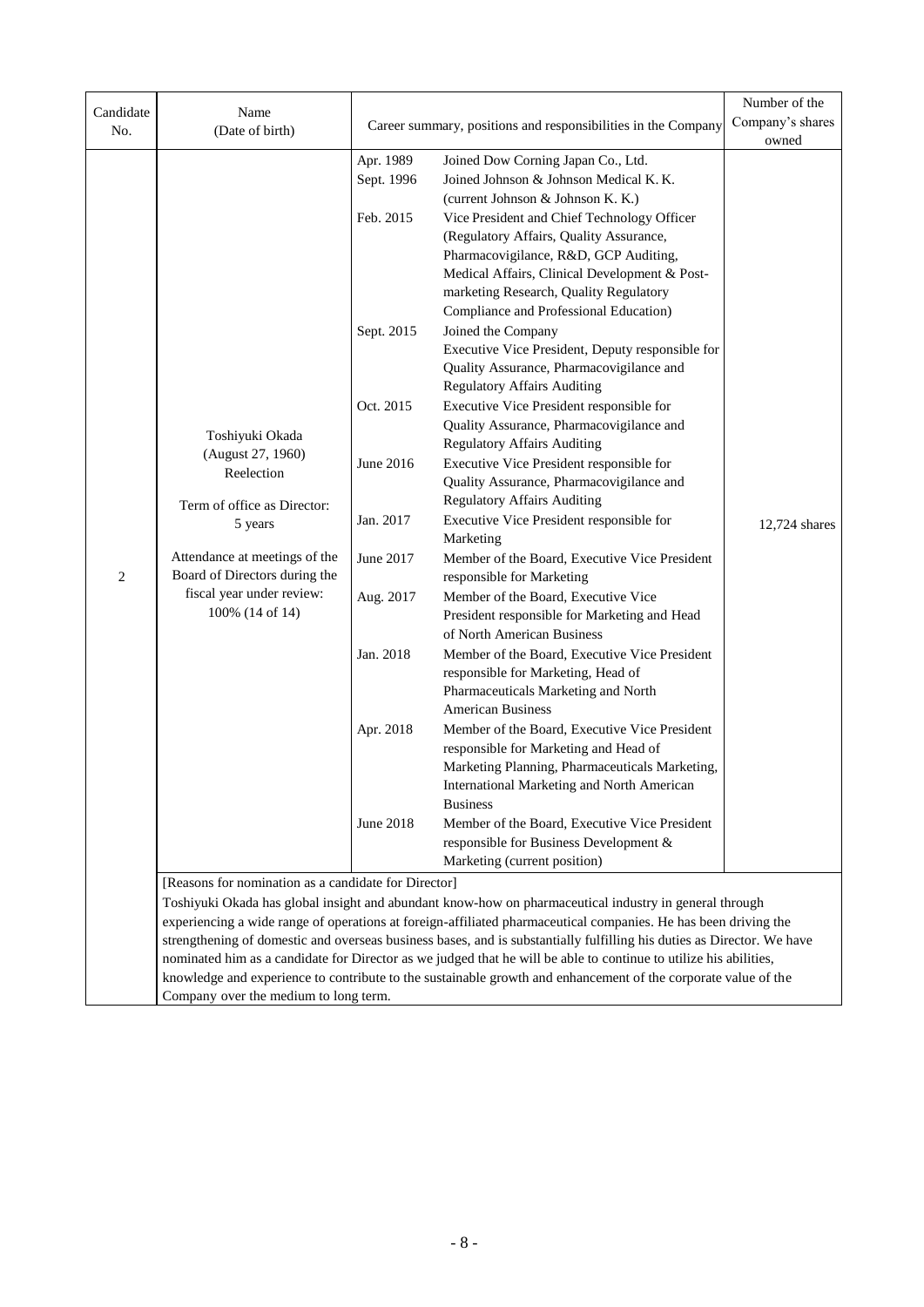| Candidate | Name                                                                                                                                                                                                              |                                                                                                                                                     |                                                                                                                                                                                                                                                                                                                                                                                                                                                                                                                                                                                                                                                                                                                                                                                                                                                                                                                                                                           | Number of the<br>Company's shares |  |  |
|-----------|-------------------------------------------------------------------------------------------------------------------------------------------------------------------------------------------------------------------|-----------------------------------------------------------------------------------------------------------------------------------------------------|---------------------------------------------------------------------------------------------------------------------------------------------------------------------------------------------------------------------------------------------------------------------------------------------------------------------------------------------------------------------------------------------------------------------------------------------------------------------------------------------------------------------------------------------------------------------------------------------------------------------------------------------------------------------------------------------------------------------------------------------------------------------------------------------------------------------------------------------------------------------------------------------------------------------------------------------------------------------------|-----------------------------------|--|--|
| No.       | (Date of birth)                                                                                                                                                                                                   |                                                                                                                                                     | Career summary, positions and responsibilities in the Company                                                                                                                                                                                                                                                                                                                                                                                                                                                                                                                                                                                                                                                                                                                                                                                                                                                                                                             |                                   |  |  |
| 3         | Yosuke Funakoshi<br>(November 28, 1965)<br>Reelection<br>Term of office as Director:<br>4 years<br>Attendance at meetings of the<br>Board of Directors during the<br>fiscal year under review:<br>100% (14 of 14) | Apr. 1990<br><b>June 2008</b><br><b>July 2009</b><br>Aug. 2012<br>Aug. 2014<br>Oct. 2014<br>June 2016<br>June 2017<br><b>June 2018</b><br>Oct. 2021 | Joined ONO PHARMACEUTICAL CO., LTD.<br>Joined Takeda Pharmaceutical Company Limited<br>Takeda Pharmaceuticals International, Inc.<br>Senior Director of Strategic Development<br>Takeda Global Research & Development Center<br>Inc. (current Takeda Development Center<br>Americas, Inc.)<br>Vice President of Strategic Project Management<br>Joined the Company<br>Senior Vice President and assistant to Senior<br>Executive Vice President responsible for<br>Research & Development<br>Senior Vice President and Head of Clinical<br>Development<br>Executive Vice President, Deputy responsible<br>for Research & Development and Head of<br><b>Clinical Development</b><br>Executive Vice President responsible for<br>Research & Development and Head of Clinical<br>Development<br>Member of the Board, Executive Vice President<br>responsible for Research & Development and<br>Head of Clinical Development<br>Member of the Board, Executive Vice President | owned<br>13,324 shares            |  |  |
|           |                                                                                                                                                                                                                   |                                                                                                                                                     | responsible for Research & Development<br>(current position)                                                                                                                                                                                                                                                                                                                                                                                                                                                                                                                                                                                                                                                                                                                                                                                                                                                                                                              |                                   |  |  |
|           | [Reasons for nomination as a candidate for Director]                                                                                                                                                              |                                                                                                                                                     |                                                                                                                                                                                                                                                                                                                                                                                                                                                                                                                                                                                                                                                                                                                                                                                                                                                                                                                                                                           |                                   |  |  |
|           |                                                                                                                                                                                                                   |                                                                                                                                                     | Yosuke Funakoshi has a high-level insight through years of pharmaceutical research and development, and a global                                                                                                                                                                                                                                                                                                                                                                                                                                                                                                                                                                                                                                                                                                                                                                                                                                                          |                                   |  |  |
|           |                                                                                                                                                                                                                   |                                                                                                                                                     | perspective that makes full use of his overseas work experience. He has been driving new drug research and                                                                                                                                                                                                                                                                                                                                                                                                                                                                                                                                                                                                                                                                                                                                                                                                                                                                |                                   |  |  |
|           |                                                                                                                                                                                                                   |                                                                                                                                                     | development, and is substantially fulfilling his duties as Director. We have nominated him as a candidate for Director                                                                                                                                                                                                                                                                                                                                                                                                                                                                                                                                                                                                                                                                                                                                                                                                                                                    |                                   |  |  |
|           |                                                                                                                                                                                                                   |                                                                                                                                                     | as we judged that he will be able to continue to utilize his abilities, knowledge and experience to contribute to the<br>sustainable growth and enhancement of the corporate value of the Company over the medium to long term.                                                                                                                                                                                                                                                                                                                                                                                                                                                                                                                                                                                                                                                                                                                                           |                                   |  |  |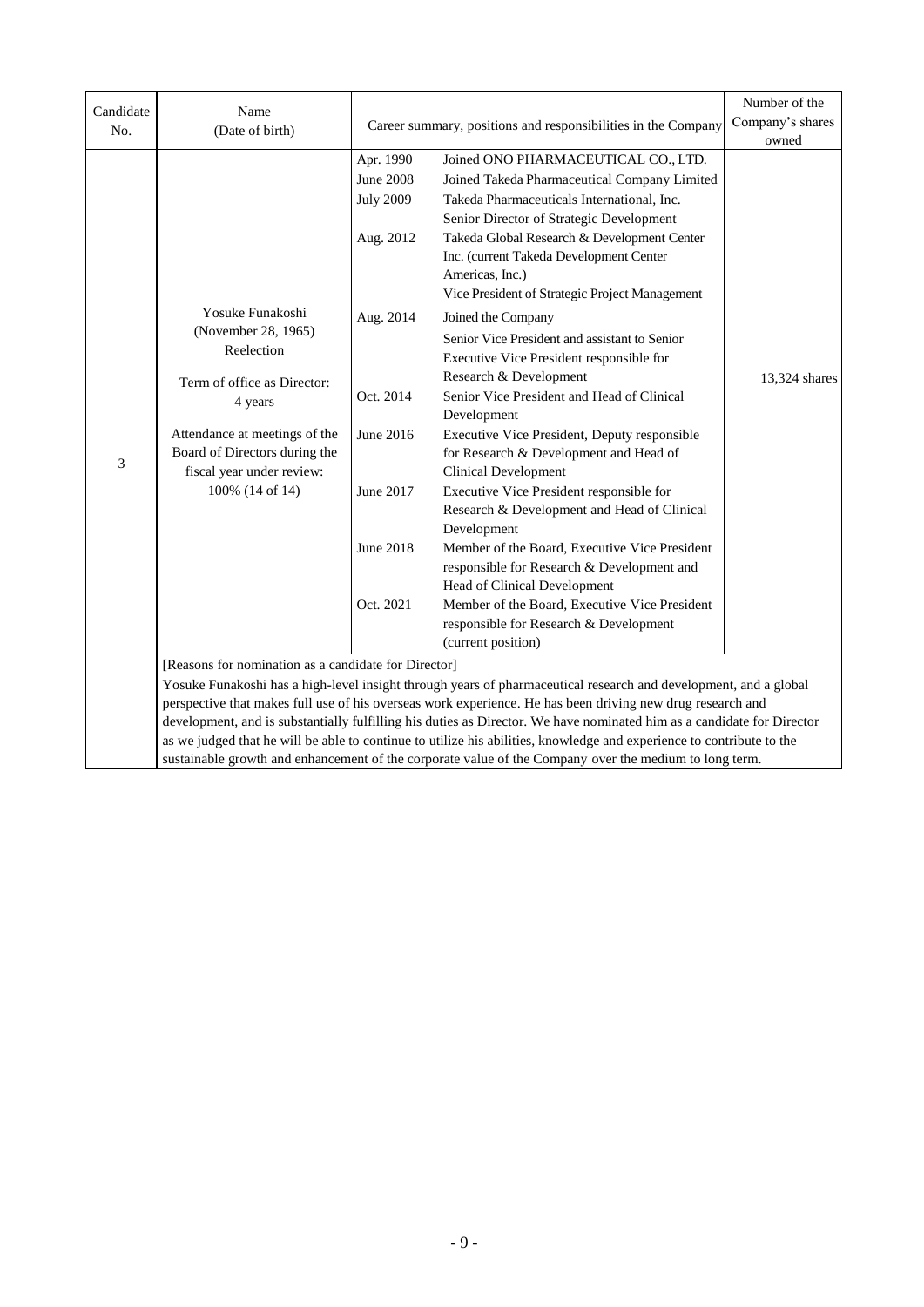| Candidate | Name                                                                              |                  |                                                                                                                              | Number of the<br>Company's shares |  |  |  |
|-----------|-----------------------------------------------------------------------------------|------------------|------------------------------------------------------------------------------------------------------------------------------|-----------------------------------|--|--|--|
| No.       | (Date of birth)                                                                   |                  | Career summary, positions and responsibilities in the Company                                                                |                                   |  |  |  |
|           |                                                                                   |                  |                                                                                                                              |                                   |  |  |  |
|           |                                                                                   | Apr. 1986        | Joined The Mitsubishi Bank, Limited (current<br>MUFG Bank, Ltd.)                                                             |                                   |  |  |  |
|           |                                                                                   | May 2013         | Executive Vice President, Head of                                                                                            |                                   |  |  |  |
|           | Takayuki Akita<br>(December 9, 1963)<br>Reelection<br>Term of office as Director: |                  | <b>International Operations</b>                                                                                              |                                   |  |  |  |
|           |                                                                                   | <b>July 2014</b> | Executive Vice President (dispatched to MUFG                                                                                 |                                   |  |  |  |
|           |                                                                                   |                  | Union Bank N.A.), Head of Japanese/Asian                                                                                     |                                   |  |  |  |
|           |                                                                                   |                  | Corporate Banking, Regional Head of the                                                                                      |                                   |  |  |  |
|           |                                                                                   |                  | Americas (Mission Specialist) and Deputy Head                                                                                |                                   |  |  |  |
|           |                                                                                   |                  | of New York Branch (Mission Specialist)                                                                                      | 9,924 shares                      |  |  |  |
|           |                                                                                   | May 2016         | Executive Vice President, Head of                                                                                            |                                   |  |  |  |
|           | 4 years                                                                           |                  | <b>Transaction Banking</b>                                                                                                   |                                   |  |  |  |
|           | Attendance at meetings of the<br>Board of Directors during the<br>$\overline{4}$  | June 2017        | Joined the Company as Advisor                                                                                                |                                   |  |  |  |
|           |                                                                                   | June 2017        | Executive Vice President responsible for                                                                                     |                                   |  |  |  |
|           |                                                                                   |                  | Corporate Planning                                                                                                           |                                   |  |  |  |
|           | fiscal year under review:<br>100% (14 of 14)                                      | Oct. 2017        | Executive Vice President and Head of                                                                                         |                                   |  |  |  |
|           |                                                                                   |                  | Corporate Strategy                                                                                                           |                                   |  |  |  |
|           |                                                                                   | June 2018        | Member of the Board, Executive Vice                                                                                          |                                   |  |  |  |
|           |                                                                                   |                  | President responsible for Corporate                                                                                          |                                   |  |  |  |
|           |                                                                                   |                  | Strategy, HR, F&A and Corporate Staff                                                                                        |                                   |  |  |  |
|           |                                                                                   |                  | and Head of Corporate Strategy                                                                                               |                                   |  |  |  |
|           |                                                                                   |                  | (current position)                                                                                                           |                                   |  |  |  |
|           | [Reasons for nomination as a candidate for Director]                              |                  |                                                                                                                              |                                   |  |  |  |
|           |                                                                                   |                  | Through his experiences at domestic and international financial institutions, Takayuki Akita has a wide range of insights    |                                   |  |  |  |
|           |                                                                                   |                  | into global business practices and corporate management. He has been overseeing corporate strategy and promotion of          |                                   |  |  |  |
|           |                                                                                   |                  | sustainability initiatives, and is substantially fulfilling his duties as Director. We have nominated him as a candidate for |                                   |  |  |  |
|           |                                                                                   |                  | Director as we judged that he will be able to continue to utilize his abilities, knowledge and experience to contribute to   |                                   |  |  |  |
|           |                                                                                   |                  | the sustainable growth and enhancement of the corporate value of the Company over the medium to long term.                   |                                   |  |  |  |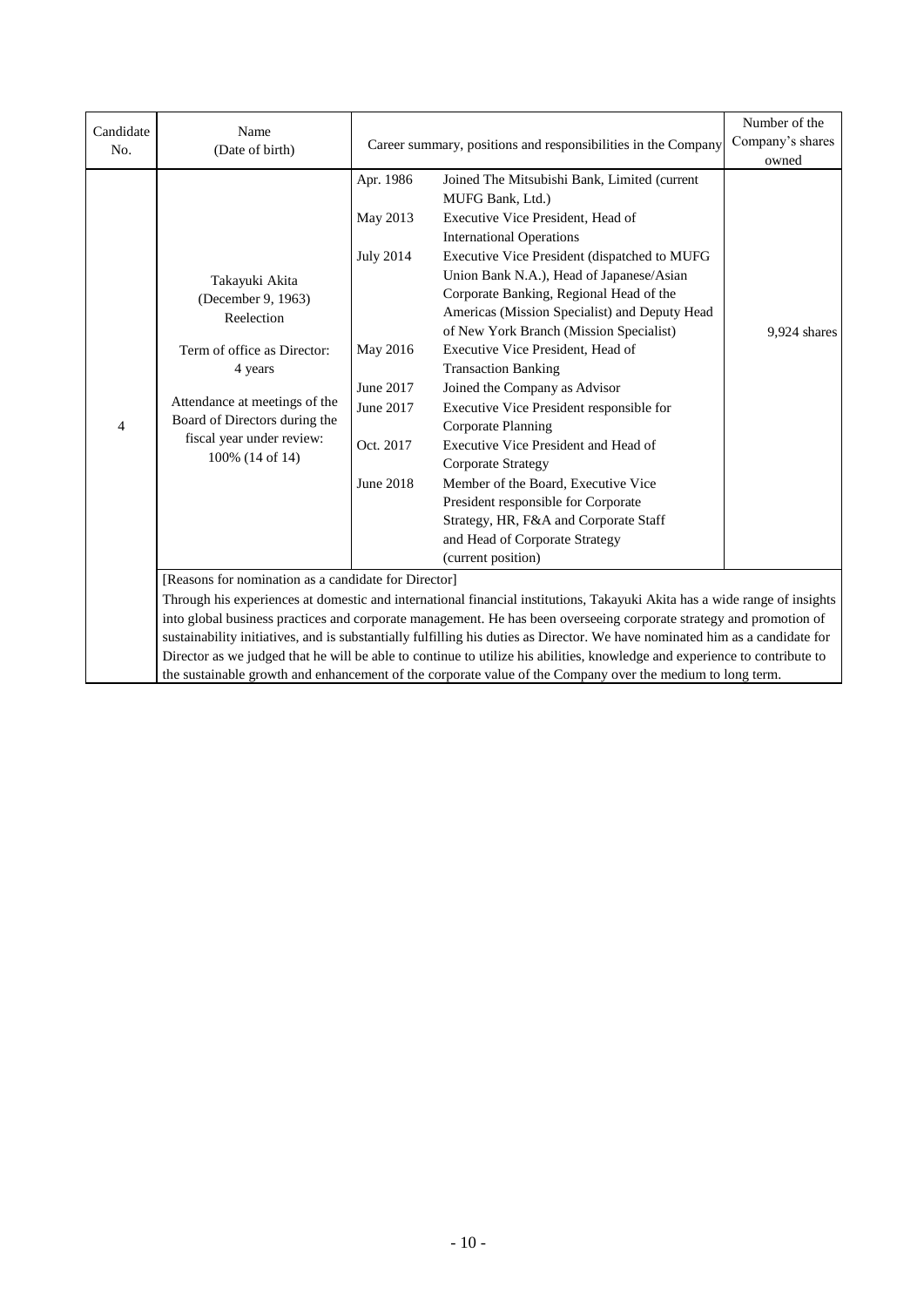|                  |                                                                                                                   |           |                                                                                                                        | Number of the    |  |  |  |
|------------------|-------------------------------------------------------------------------------------------------------------------|-----------|------------------------------------------------------------------------------------------------------------------------|------------------|--|--|--|
| Candidate<br>No. | Name<br>(Date of birth)                                                                                           |           | Career summary, positions and responsibilities in the Company                                                          | Company's shares |  |  |  |
|                  |                                                                                                                   |           |                                                                                                                        |                  |  |  |  |
|                  |                                                                                                                   | Apr. 1999 | Joined MIT Corporation                                                                                                 |                  |  |  |  |
|                  |                                                                                                                   | Oct. 2003 | Public prosecutor, Tokyo District Public                                                                               |                  |  |  |  |
|                  |                                                                                                                   |           | <b>Prosecutors Office</b>                                                                                              |                  |  |  |  |
|                  | Apr. 2004<br>Mio Minaki                                                                                           |           | Public prosecutor, Osaka District Public                                                                               |                  |  |  |  |
|                  | (April 6, 1973)                                                                                                   |           | <b>Prosecutors Office</b>                                                                                              |                  |  |  |  |
|                  | Candidate for outside Director                                                                                    | Apr. 2005 | Public prosecutor, Fukuoka District Public                                                                             |                  |  |  |  |
|                  | Reelection                                                                                                        |           | Prosecutors Office                                                                                                     |                  |  |  |  |
|                  | Independent Officer                                                                                               | Apr. 2014 | Litigation Department Attorney, Ministry of                                                                            |                  |  |  |  |
|                  |                                                                                                                   |           | Justice Fukuoka Legal Affairs Bureau                                                                                   |                  |  |  |  |
|                  | Term of office as Director:                                                                                       | Apr. 2016 | Public prosecutor, Tokyo District Public                                                                               |                  |  |  |  |
|                  | 3 years                                                                                                           |           | Prosecutors Office                                                                                                     |                  |  |  |  |
|                  |                                                                                                                   | Apr. 2017 | Assigned as Head of Legal Affairs Department                                                                           |                  |  |  |  |
|                  | Attendance at meetings of the<br>Board of Directors during the                                                    |           | to Agriculture, forestry and fisheries Fund                                                                            |                  |  |  |  |
|                  | fiscal year under review:                                                                                         |           | corporation for Innovation, Value-chain and                                                                            |                  |  |  |  |
|                  | 100% (14 of 14)                                                                                                   |           | <b>Expansion Japan</b>                                                                                                 |                  |  |  |  |
|                  |                                                                                                                   | Apr. 2019 | Admitted to the bar in Japan                                                                                           |                  |  |  |  |
|                  |                                                                                                                   | Apr. 2019 | Joined Minaki & Kitazawa Law Office                                                                                    |                  |  |  |  |
|                  |                                                                                                                   |           | (current position)                                                                                                     |                  |  |  |  |
| 5                |                                                                                                                   | June 2019 | Outside Director of the Company                                                                                        |                  |  |  |  |
|                  |                                                                                                                   |           | (current position)                                                                                                     |                  |  |  |  |
|                  | [Significant concurrent positions outside the Company]                                                            |           |                                                                                                                        |                  |  |  |  |
|                  | Partner of Minaki & Kitazawa Law Office                                                                           |           |                                                                                                                        |                  |  |  |  |
|                  | Outside Auditor, NITTOKU CO., LTD.                                                                                |           |                                                                                                                        |                  |  |  |  |
|                  |                                                                                                                   |           | *There had been no transaction between the Company and any significant concurrent positions held by Mio Minaki for     |                  |  |  |  |
|                  | the past three years.                                                                                             |           |                                                                                                                        |                  |  |  |  |
|                  |                                                                                                                   |           | [Reasons for nomination as a candidate for outside Director and outline of expected roles]                             |                  |  |  |  |
|                  |                                                                                                                   |           | Based on her years of abundant experience in the judicial field and insight with regard to corporate legal affairs, we |                  |  |  |  |
|                  |                                                                                                                   |           | have nominated Mio Minaki as a candidate for outside Director as she actively advises and makes recommendations        |                  |  |  |  |
|                  |                                                                                                                   |           | and fulfills an important role as outside Director. Although Mio Minaki does not have direct experience in corporate   |                  |  |  |  |
|                  | management other than as an outside officer, she is deemed capable of appropriately supervising management and    |           |                                                                                                                        |                  |  |  |  |
|                  |                                                                                                                   |           | performing other duties as outside Director based on her knowledge and experience.                                     |                  |  |  |  |
|                  | If her reappointment is approved, we expect that she will contribute to the sustainable growth and enhancement of |           |                                                                                                                        |                  |  |  |  |
|                  |                                                                                                                   |           | the corporate value of the Company over the medium to long term by utilizing her insight into the judicial field and   |                  |  |  |  |
|                  |                                                                                                                   |           | corporate legal affairs and through the supervision of management from an independent and objective perspective. In    |                  |  |  |  |
|                  |                                                                                                                   |           | addition, as an ongoing member of the Nomination and Remuneration Committee, she will be involved in and provide       |                  |  |  |  |
|                  | supervision of decisions on officer personnel proposals and director remuneration.                                |           |                                                                                                                        |                  |  |  |  |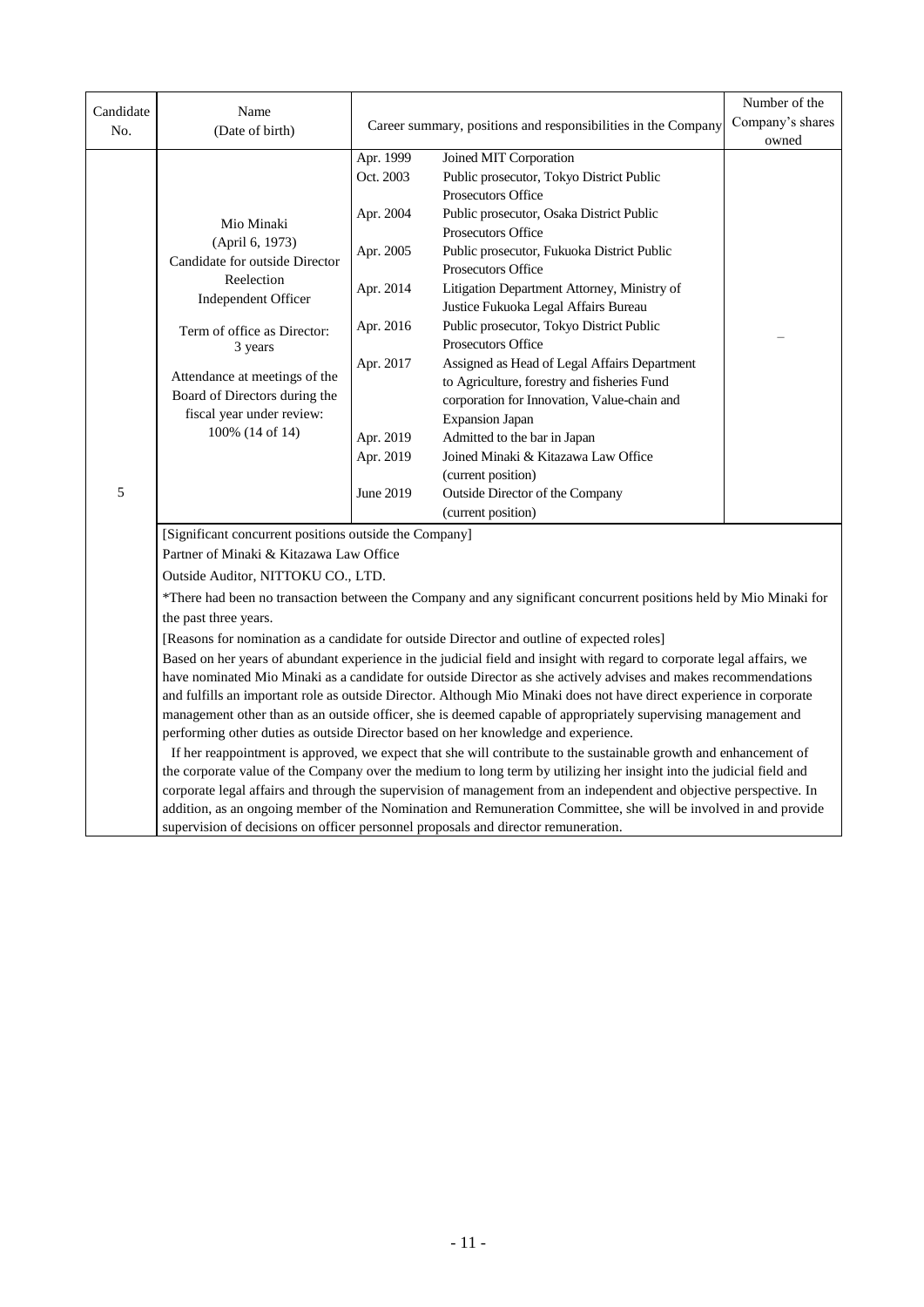|           |                                                                                                              |           |                                                                                                                      | Number of the    |  |  |  |
|-----------|--------------------------------------------------------------------------------------------------------------|-----------|----------------------------------------------------------------------------------------------------------------------|------------------|--|--|--|
| Candidate | Name<br>Career summary, positions and responsibilities in the Company                                        |           |                                                                                                                      | Company's shares |  |  |  |
| No.       | (Date of birth)                                                                                              |           |                                                                                                                      | owned            |  |  |  |
|           |                                                                                                              | Apr. 1978 | Joined Mitsubishi Corporation                                                                                        |                  |  |  |  |
|           |                                                                                                              | Apr. 1998 | General Manager, Washington Office,                                                                                  |                  |  |  |  |
|           |                                                                                                              |           | Mitsubishi International Corporation                                                                                 |                  |  |  |  |
|           |                                                                                                              | Jan. 2003 | Head of International Strategy Research                                                                              |                  |  |  |  |
|           | Yasuyuki Sugiura                                                                                             |           | Institute, Mitsubishi Corporation                                                                                    |                  |  |  |  |
|           | (September 25, 1953)                                                                                         | Apr. 2004 | General Manager, Business Department                                                                                 |                  |  |  |  |
|           | Candidate for outside Director                                                                               | Apr. 2006 | CFO and SVP in charge of Corporate                                                                                   |                  |  |  |  |
|           | Reelection                                                                                                   |           | Department, Mitsubishi International                                                                                 |                  |  |  |  |
|           | Independent Officer                                                                                          |           | Corporation                                                                                                          |                  |  |  |  |
|           | Term of office as Director:                                                                                  | Apr. 2008 | General Manager, Corporate Communications                                                                            |                  |  |  |  |
|           | 1 year                                                                                                       |           | Department, Mitsubishi Corporation                                                                                   |                  |  |  |  |
|           |                                                                                                              | Apr. 2009 | Executive Officer and General Manager,                                                                               |                  |  |  |  |
|           | Attendance at meetings of the                                                                                |           | Corporate Communications Department,                                                                                 |                  |  |  |  |
|           | Board of Directors during the                                                                                |           | Corporate Strategy & Planning Division                                                                               |                  |  |  |  |
|           | fiscal year under review:                                                                                    | Apr. 2012 | President & Director and Head of Chicago                                                                             |                  |  |  |  |
|           | 100% (10 of 10)                                                                                              |           | Branch, Mitsubishi International Corporation                                                                         |                  |  |  |  |
|           |                                                                                                              | Apr. 2013 | Executive Vice President, Mitsubishi                                                                                 |                  |  |  |  |
|           | (Note) Attendance at                                                                                         |           | Corporation and President & Director,                                                                                |                  |  |  |  |
|           | meetings of the Board of<br>Directors is the status after he<br>was appointed Director in                    |           | Mitsubishi Corporation (Americas)                                                                                    |                  |  |  |  |
|           |                                                                                                              | Apr. 2016 | Advisor, Mitsubishi Corporation                                                                                      |                  |  |  |  |
| 6         | June 2021.                                                                                                   |           | (current position)                                                                                                   |                  |  |  |  |
|           |                                                                                                              | June 2017 | Managing Director, Toyo Bunko                                                                                        |                  |  |  |  |
|           |                                                                                                              |           | (current position)                                                                                                   |                  |  |  |  |
|           |                                                                                                              | June 2021 | Outside Director of the Company                                                                                      |                  |  |  |  |
|           |                                                                                                              |           | (current position)                                                                                                   |                  |  |  |  |
|           | [Significant concurrent positions outside the Company]                                                       |           |                                                                                                                      |                  |  |  |  |
|           | Advisor of Mitsubishi Corporation                                                                            |           |                                                                                                                      |                  |  |  |  |
|           | Managing Director of Toyo Bunko                                                                              |           |                                                                                                                      |                  |  |  |  |
|           | Outside Director of SENKO Group Holdings Co., Ltd.                                                           |           |                                                                                                                      |                  |  |  |  |
|           | *There had been no transaction between the Company and any significant concurrent positions held by Yasuyuki |           |                                                                                                                      |                  |  |  |  |
|           | Sugiura for the past three years.                                                                            |           |                                                                                                                      |                  |  |  |  |
|           |                                                                                                              |           | [Reasons for nomination as a candidate for outside Director and outline of expected roles]                           |                  |  |  |  |
|           |                                                                                                              |           | Yasuyuki Sugiura has been involved in corporate management mainly in the U.S. and Canada for many years at a         |                  |  |  |  |
|           |                                                                                                              |           | general trading company, and based on his abundant international experience and a wide range of insight, he actively |                  |  |  |  |
|           |                                                                                                              |           | gives guidance and recommendations, playing an important role as outside Director. We have therefore nominated him   |                  |  |  |  |
|           | as a candidate for outside Director.                                                                         |           |                                                                                                                      |                  |  |  |  |
|           |                                                                                                              |           | If his reappointment is approved, we expect that he will contribute to the sustainable growth and enhancement of the |                  |  |  |  |
|           |                                                                                                              |           | corporate value of the Company over the medium to long term by utilizing his insights into global corporate          |                  |  |  |  |
|           |                                                                                                              |           | management and through the supervision of management from an independent and objective perspective. In addition,     |                  |  |  |  |
|           |                                                                                                              |           | as an ongoing member of the Nomination and Remuneration Committee, he will be involved in and provide                |                  |  |  |  |
|           |                                                                                                              |           | supervision of decisions on officer personnel proposals and director remuneration.                                   |                  |  |  |  |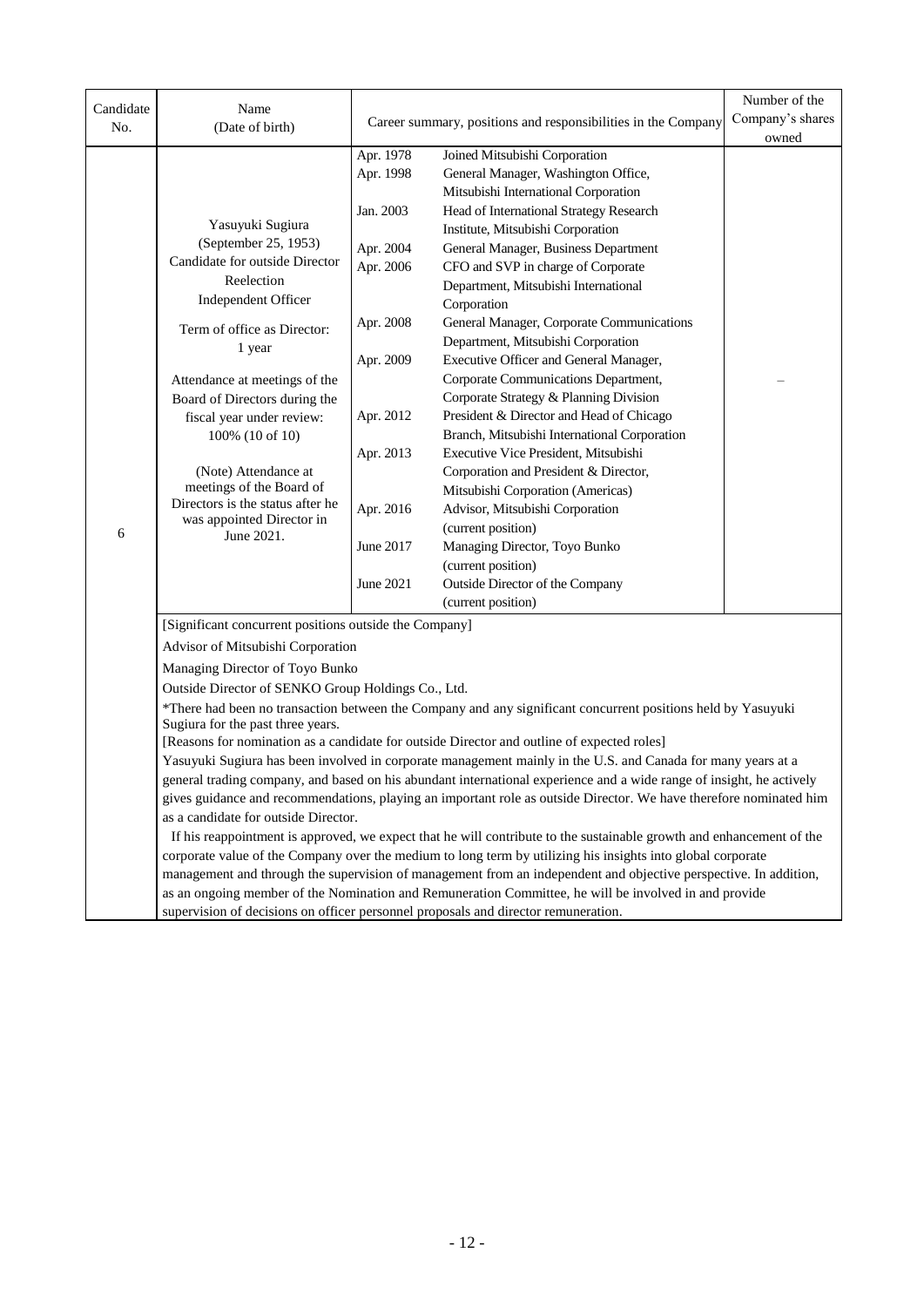- Notes: 1. There is no special interest between any of the candidates and the Company.
	- 2. The Company makes donations to Mizutani Foundation for Glycoscience at which Ken Mizutani serves as Chairman. Because the Foundation aims to contribute to the welfare of mankind through the development of Glycoscience, the donation to the Foundation is approved by the Company's Board of Directors as an appropriate transaction that fits the Company's business objective of working on drug development, mainly Glycoscience. The Company has entered into a service agreement with the Foundation, under which the Company is entrusted with part of the information systems service for the Foundation and receives a reasonable amount of consideration. The agreement is also approved by the Company's Board of Directors as an appropriate transaction. In addition, he has not received any remuneration from the Foundation, and none of his relatives are an officer or employee of the Foundation.
	- 3. As Mio Minaki and Yasuyuki Sugiura satisfy the requirements for independent officer established by Tokyo Stock Exchange Inc. and the Independence Criteria for Outside Officers of the Company as stated below, the Company has submitted notification to Tokyo Stock Exchange, Inc. that they have been appointed as independent officers.
	- 4. The Company prescribes in the Articles of Incorporation that it may enter into an agreement with a Director (excluding a director who is an executive director, etc.) to limit the scope of his or her liability for damages to the Company, in order to enable the outside Director to fully exercise his or her duties as expected. Accordingly, the Company has entered into agreement with Mio Minaki and Yasuyuki Sugiura to limit their liability, if a case falls under requirements specified by laws and regulations regarding the liability under Article 423, paragraph 1 of the Companies Act. Pursuant to this agreement, the defined maximum amount of liability is the amount provided for under Article 425, paragraph 1 of the Companies Act. If the reelection of Mio Minaki and Yasuyuki Sugiura is approved, the Company plans to renew the aforementioned agreements with them.
	- 5. The Company has entered into a Directors and officers' liability insurance agreement with an insurance company as stipulated in Article 430-3, Paragraph 1 of the Companies Act to cover the compensation for damages and litigation expenses, etc. that would be borne by the insured in the event that a claim for damages is made against the insured during the insured period due to an act committed in the execution of duties by the insured (including acts by negligence). The Company shall bear the full amount of premiums for all of the insured, and if the reappointment of each candidate is approved, he or she will become the insured under said insurance agreement. In addition, the Company plans to renew said insurance agreement with the same contents during the term of office.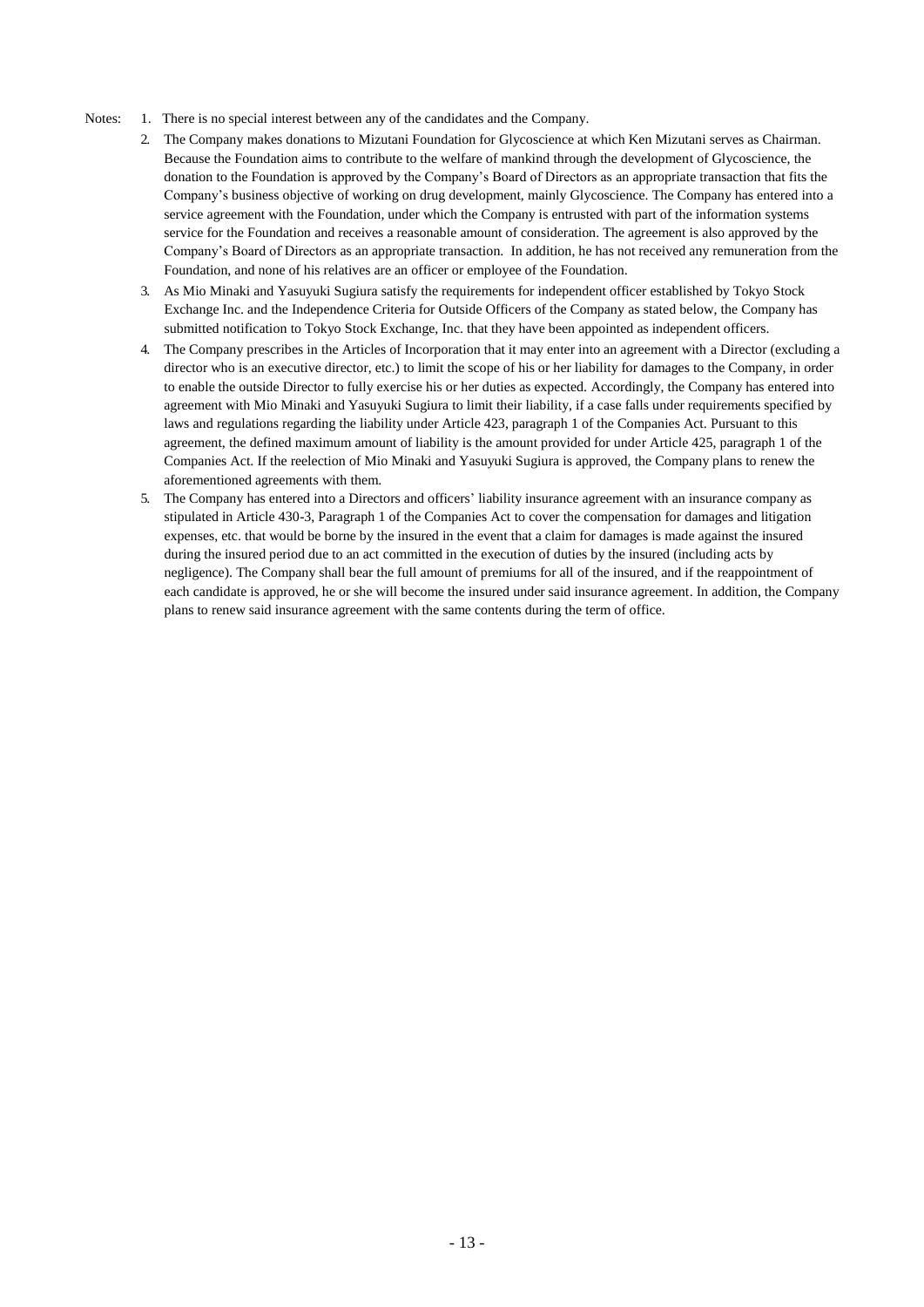#### **Proposal No. 4** Election of One Audit & Supervisory Board Member

At the conclusion of this ordinary general meeting of shareholders, the term of office of Audit & Supervisory Board Member Shigeru Kawahara will expire. Therefore, the Company proposes the election of one Audit & Supervisory Board Member.

The consent of the Audit & Supervisory Board has been obtained for this proposal. The candidate for Audit & Supervisory Board Member is as follows:

| Name<br>(Date of birth)                                                                                       | Career summary and positions in the Company | Number of the<br>Company's shares<br>owned                                                                                            |                 |
|---------------------------------------------------------------------------------------------------------------|---------------------------------------------|---------------------------------------------------------------------------------------------------------------------------------------|-----------------|
| Mikako Torii<br>(April 24, 1964)<br>New appointment<br>Term of office as Audit &<br>Supervisory Board Member: | Apr. 1988<br>June 2011<br>June 2015         | Joined the Company<br><b>Head of Corporate Staff</b><br>Executive Vice President and Head of<br>Corporate Staff<br>(current position) | $14,059$ shares |

[Reasons for nomination as a candidate for Audit & Supervisory Board Member] Mikako Torii has abundant insight into the Company's businesses and related laws and regulations gained by years of experience in operations concerning the Company's corporate governance, compliance and public relations both within an outside the Company. Therefore, we judged that she will be able to appropriately fulfill the role of supervision of management as Audit & Supervisory Board Member, and have nominated her as a candidate for Audit & Supervisory Board Member.

Notes 1. There is no special interest between Mikako Torii and the Company.

- 2. The Company prescribes in the Articles of Incorporation that it may enter into an agreement with an Audit & Supervisory Board Member to limit the scope of his or her liability for damages to the Company, in order to enable the Audit & Supervisory Board Member to fully exercise his or her duties as expected. If the appointment of Mikako Torii is approved, the Company plans to enter into an agreement with her to limit her liability, if a case falls under requirements specified by laws and regulations regarding the liability under Article 423, paragraph 1 of the Companies Act. Pursuant to this agreement, the defined maximum amount of liability is the amount provided for under Article 425, paragraph 1 of the Companies Act.
- 3. The Company has entered into a Directors and officers' liability insurance agreement with an insurance company as stipulated in Article 430-3, Paragraph 1 of the Companies Act to cover the compensation for damages and litigation expenses, etc. that would be borne by the insured in the event that a claim for damages is made against the insured during the insured period due to an act committed in the execution of duties by the insured (including acts by negligence). The Company shall bear the full amount of premiums for all of the insured, and if the appointment of Mikako Torii is approved, she will become the insured under said insurance agreement. In addition, the Company plans to renew said insurance agreement with the same contents during the term of office.